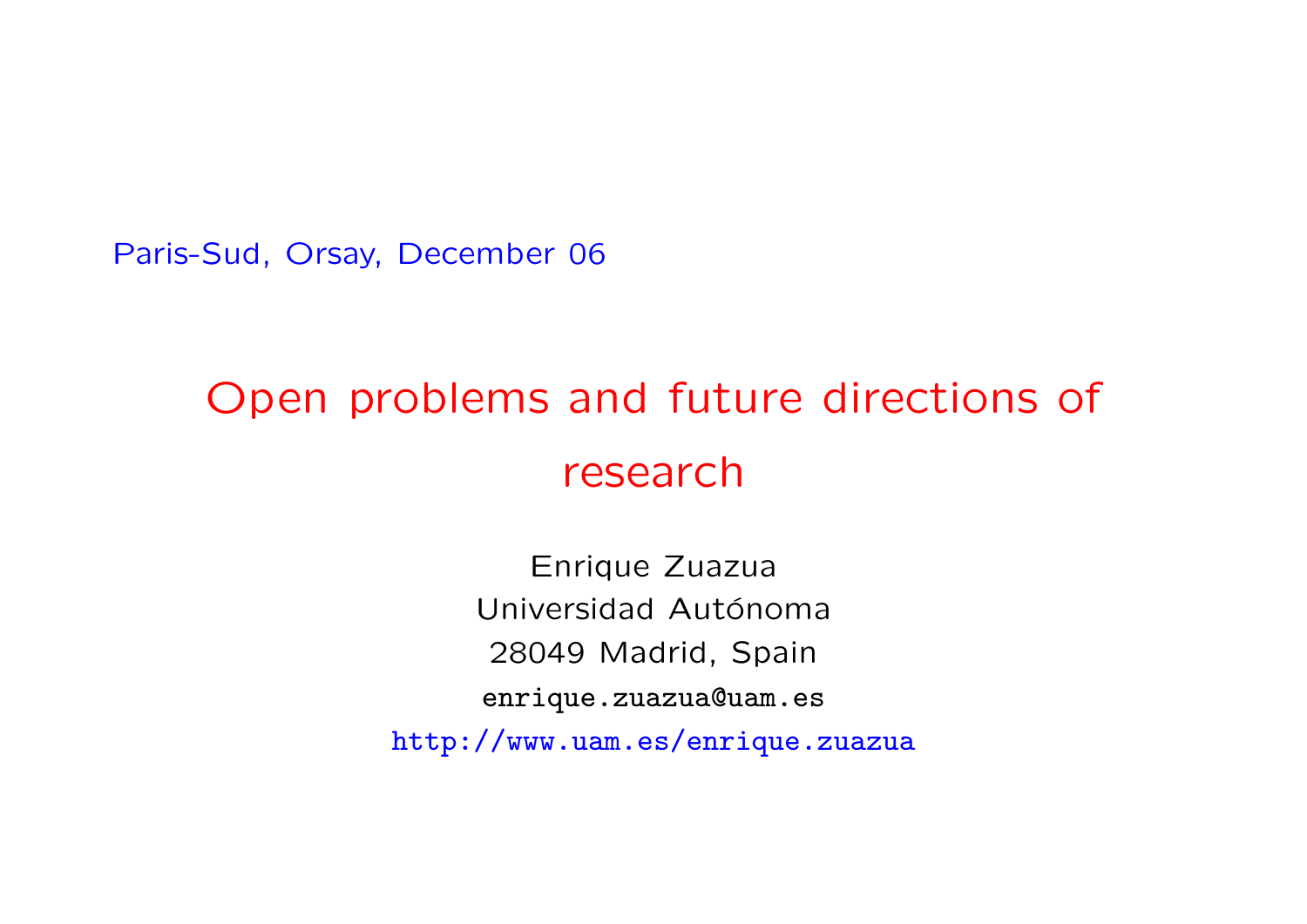## • The heat equation

 $u_t = \Delta u$  heat equation.

Its semi-discrete version:

$$
u_t = \Delta_h u. \quad \vec{u} = \sum_{k=1}^N a_k e^{-\lambda_k^h t} \vec{w}_k^h.
$$

Spurious high frequency solutions are this time:

$$
\vec{u} = e^{-\lambda_N^h t} \vec{w}_N^h.
$$

They are exponentially damped out.

Once again, the controls are bounded and converge, as  $h \to 0$ , to the controls of the limiting heat equation.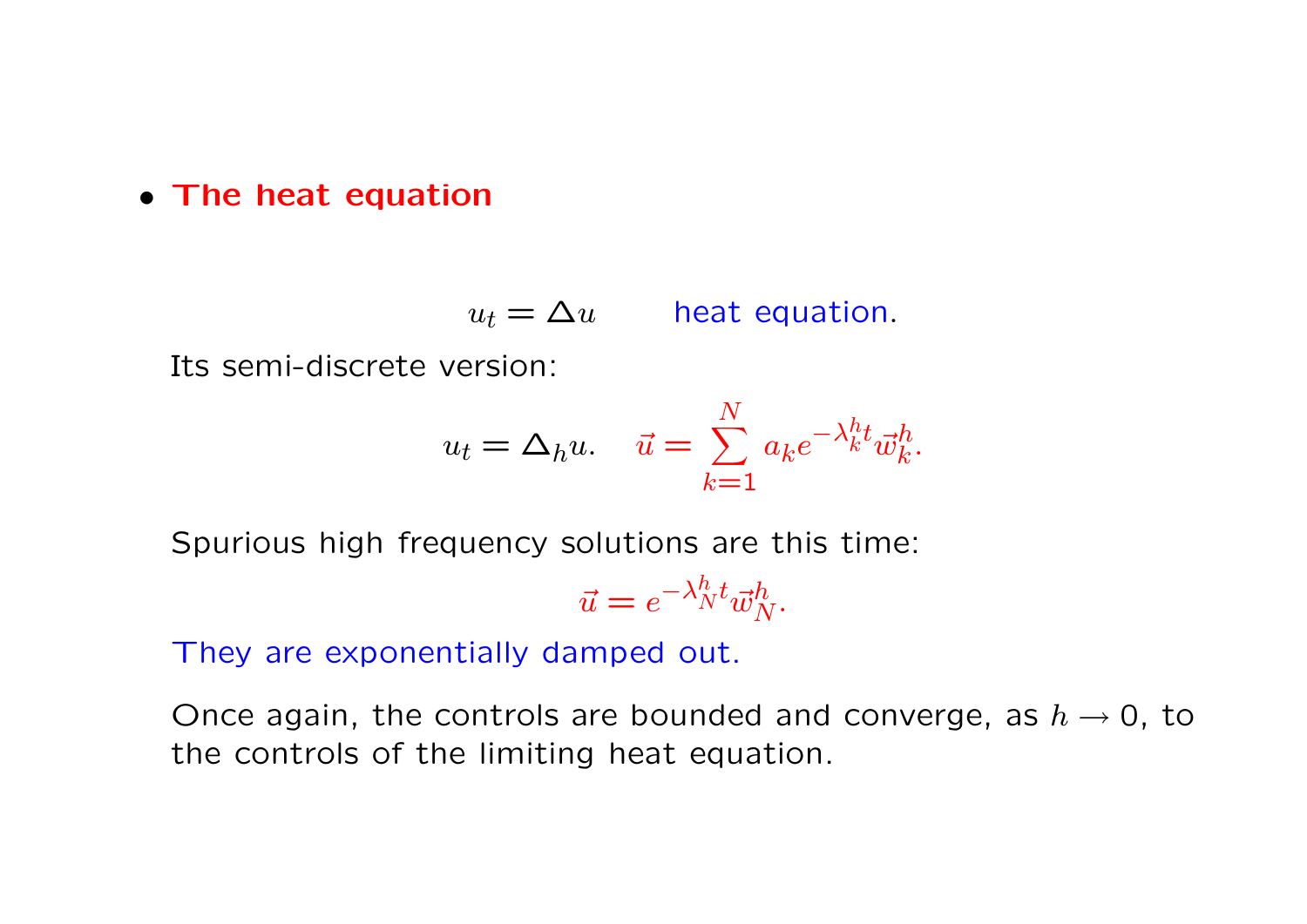But this is only true in  $1-d$ . As for the Schrödinger, the example of the eigenvector localized in the diagonal shows that the control properties of the semi-discrete heat equation in the square are not as good for the contrinuous one.

It would be necessary to develop the semi-discrete or the discrete version of the Carleman inequalities that have been systematically employed to derive observability properties for continuous heat equations.

Note that, very likely, they will only yield unique continuation and observability results within suitable classes of filtered solutions.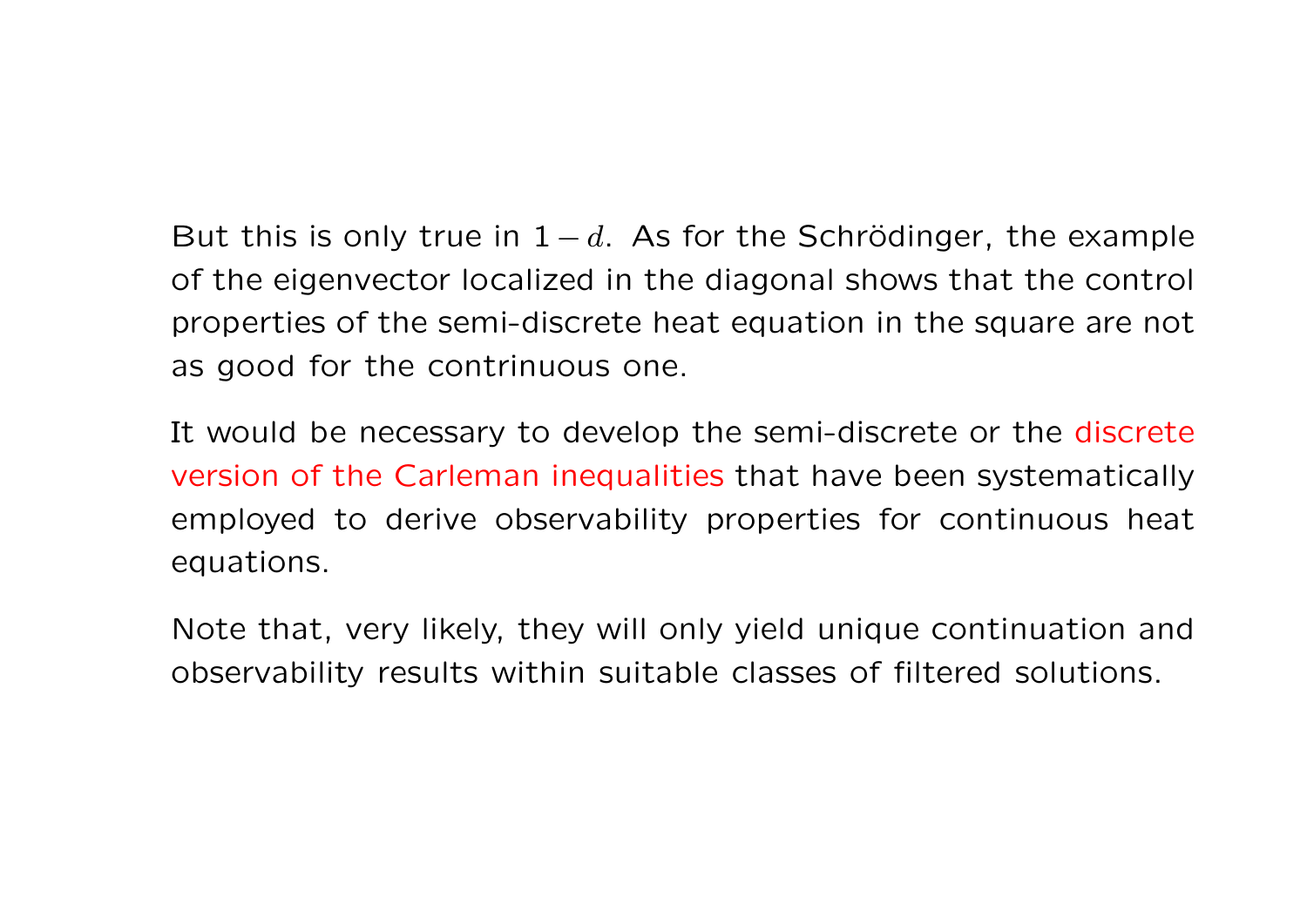## • Numerical viscosity.

Are there numerical schemes, dissipating conveniently the high frequency spurious oscillations, for which the observability inequalities become uniform on the discrete parameter  $h$ ?

$$
\vec{u}_h'' + A_h \vec{u}_h + h^\alpha A_h \vec{u}_h' = 0.
$$

Compare with

$$
u_{tt} - \Delta u - \epsilon \Delta u_t = 0.
$$

At the level of stabilization it is well known that  $\alpha = 2$  to prove the exponential decay.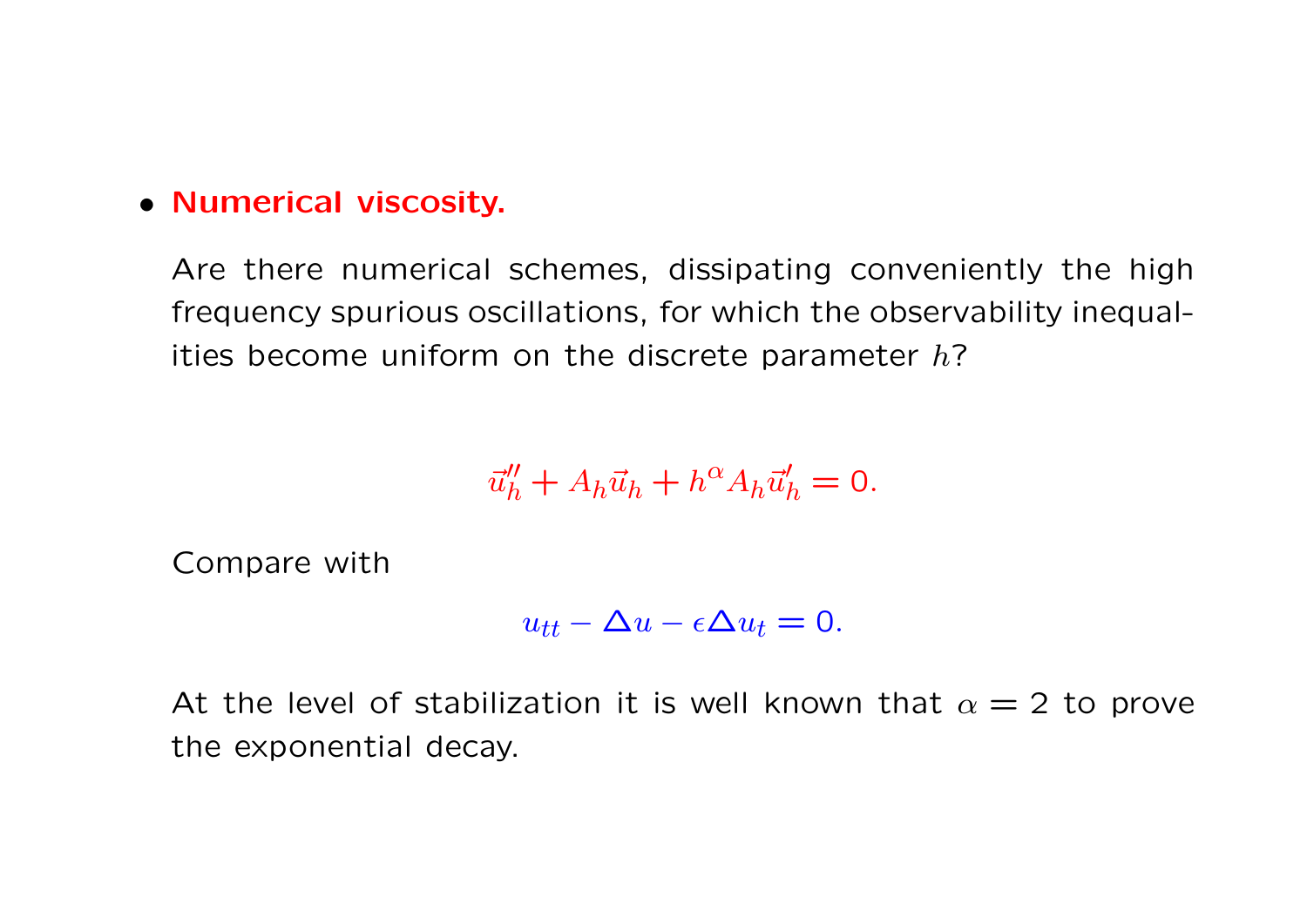At the level of exact controllability the only known results are due to S. Micu, 2006.\* They are valid for  $\alpha = 1$  and in  $1 - d$ . Note that, for controllability to hold,  $\alpha = 1$  is optimal. In particular, the uniform controllability property fails to hold for the exponent  $\alpha = 2$  which is the optimal one for stabilization.

The extension to the multi-dimensional case is a completely open problem.

\*S. Micu, Uniform boundary controllability of a semi-discrete  $1 - D$  wave equation with vanishing viscosity, to appear.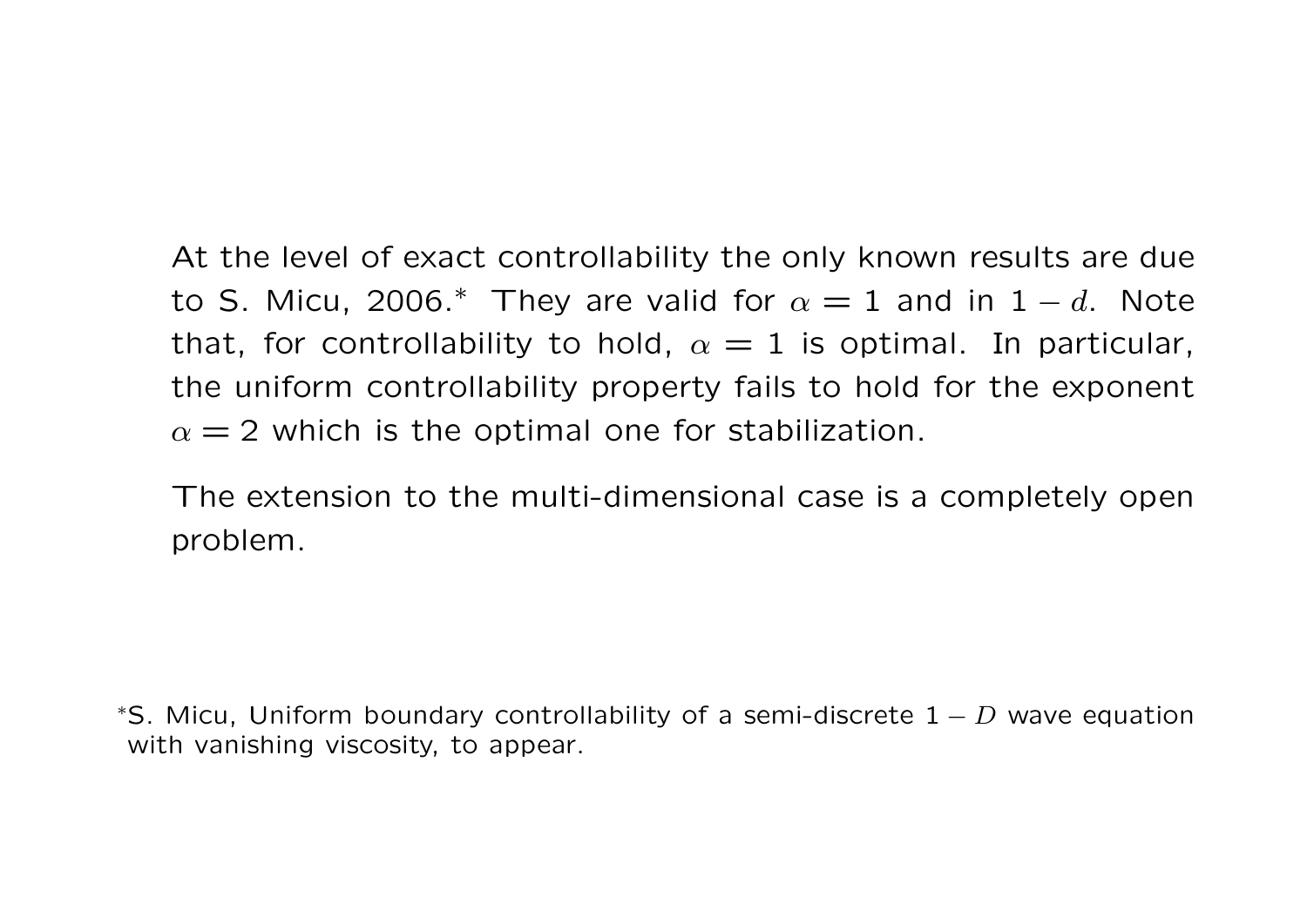• Initial data with a finite number of Fourier components.

It is also known that, in  $1-d$ , when the initial data has only a finite number of Fourier components the controls do converge (S. Micu, 2002)† .

Is this true in several space dimensions?

No tool seems to be available to address this problem.

†S. Micu, Uniform boundary controllability of a semi-discrete 1-D wave equation, Numer. Math., 91 (2002), pp. 723–768.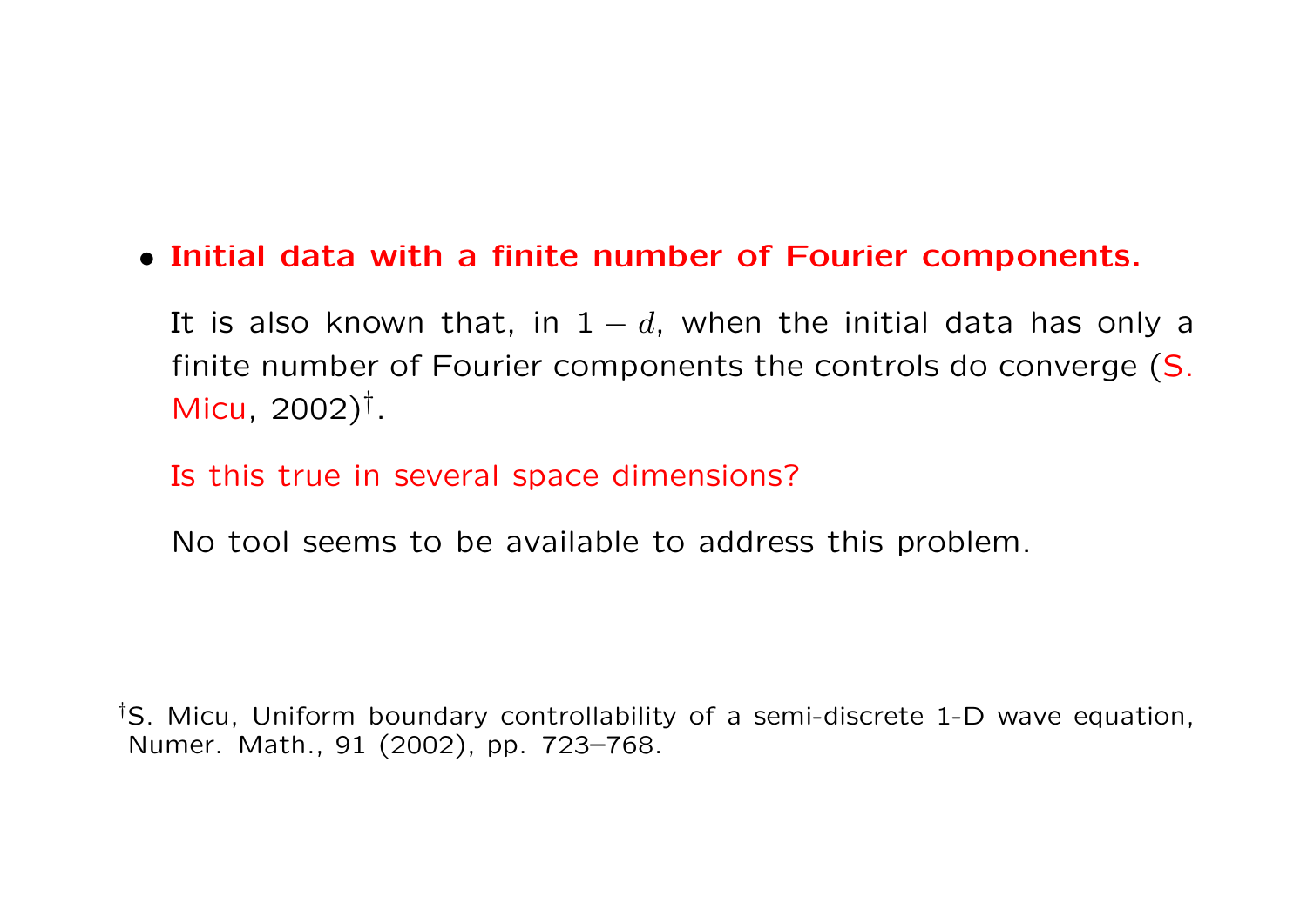• Complex geometries, variable and irregular coefficients, irregular meshes, the system of elasticity, ...

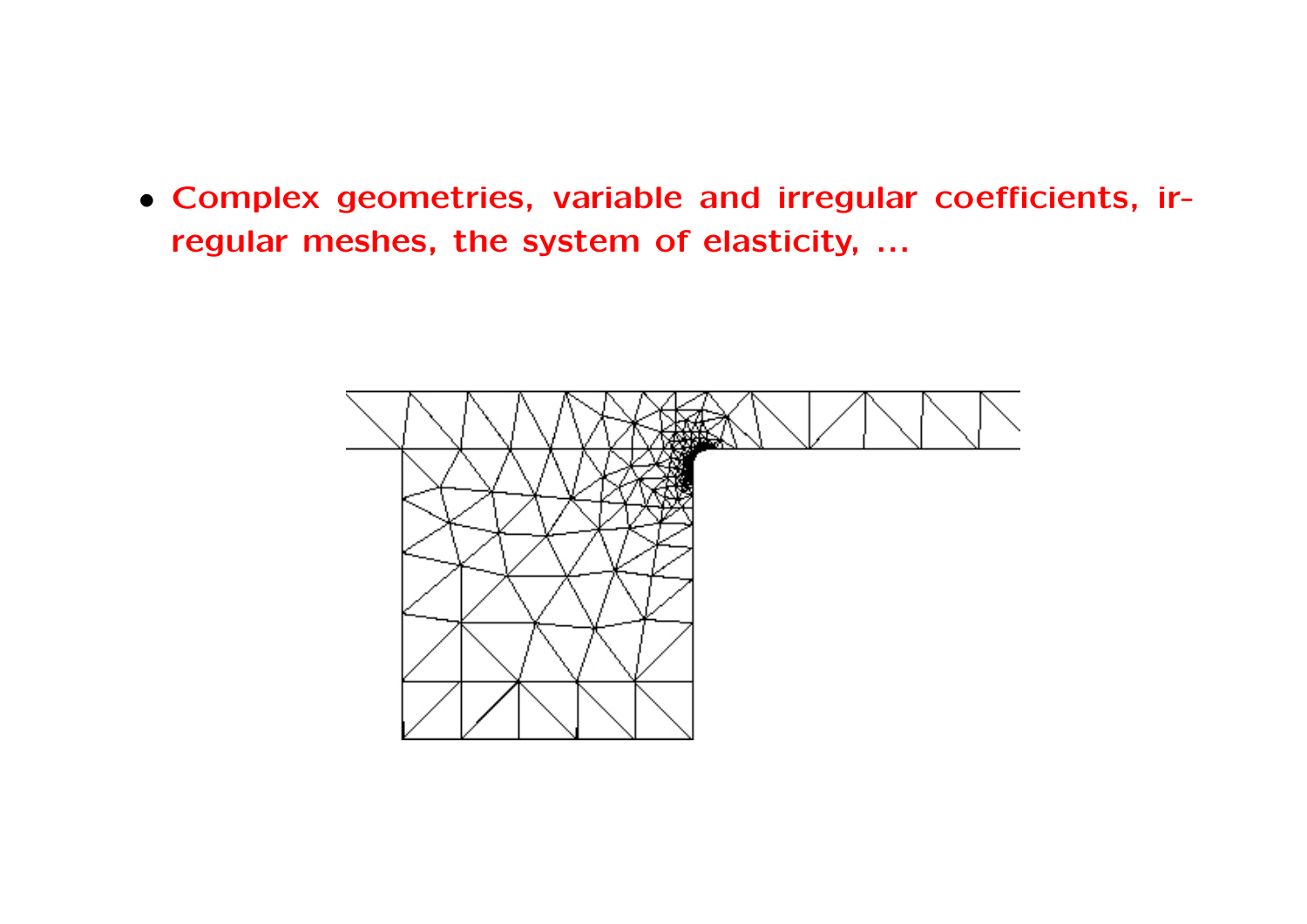#### • Mixed Finite Elements

Design multi-dimensional mixed finite elements with appropriate dispersion diagram so that all numerical waves propagate with a velocity independent of  $h$ .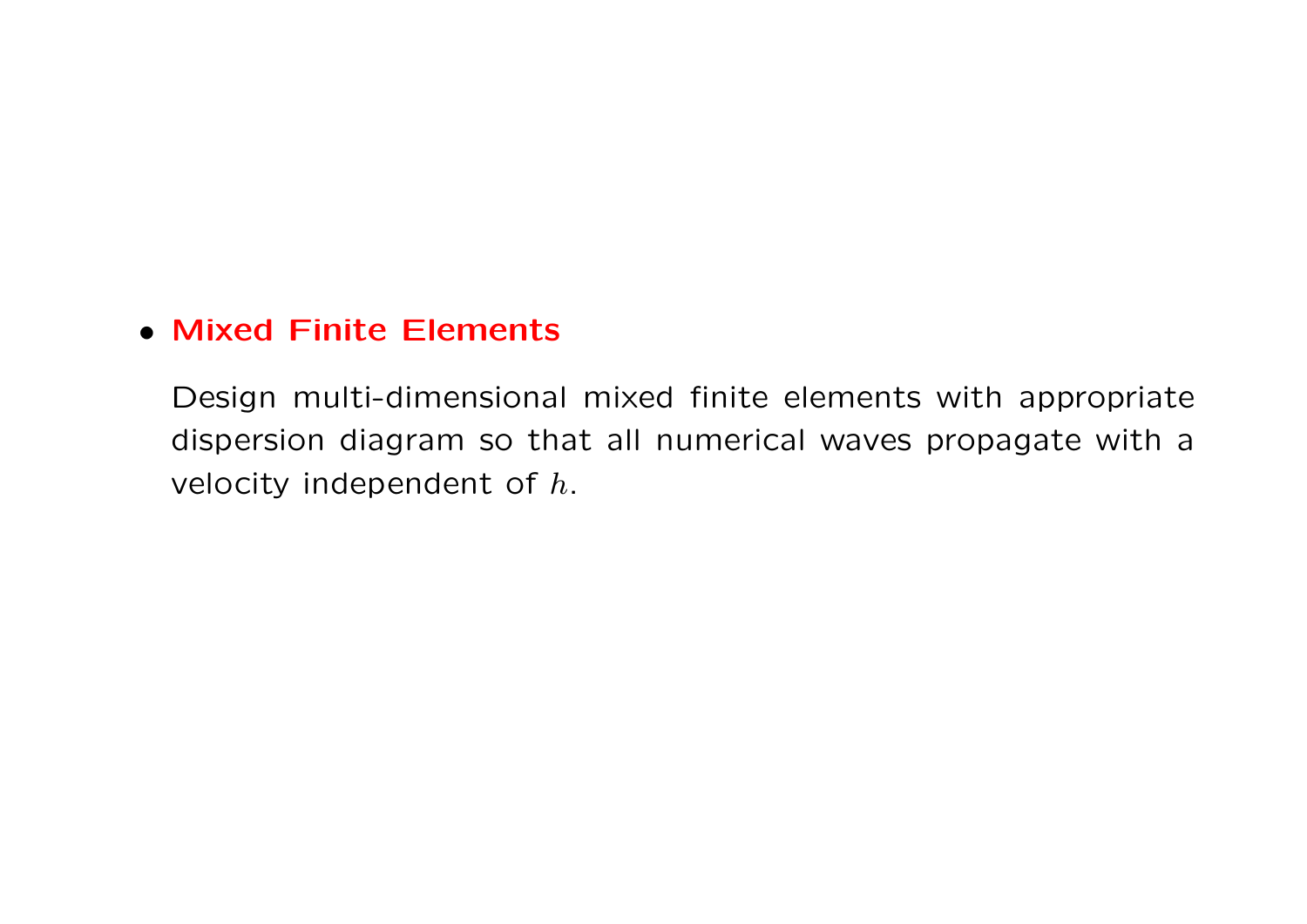#### • Nonlinear state equations.

Very little is known about possible extensions to non-linear equations.

At the PDE level the best tool to deal with such problems is combining fixed point arguments with fine estimates for linear equations with potentials that are normally obtained by means of Carleman inequalities, a topic that is to be developed at the discrete level.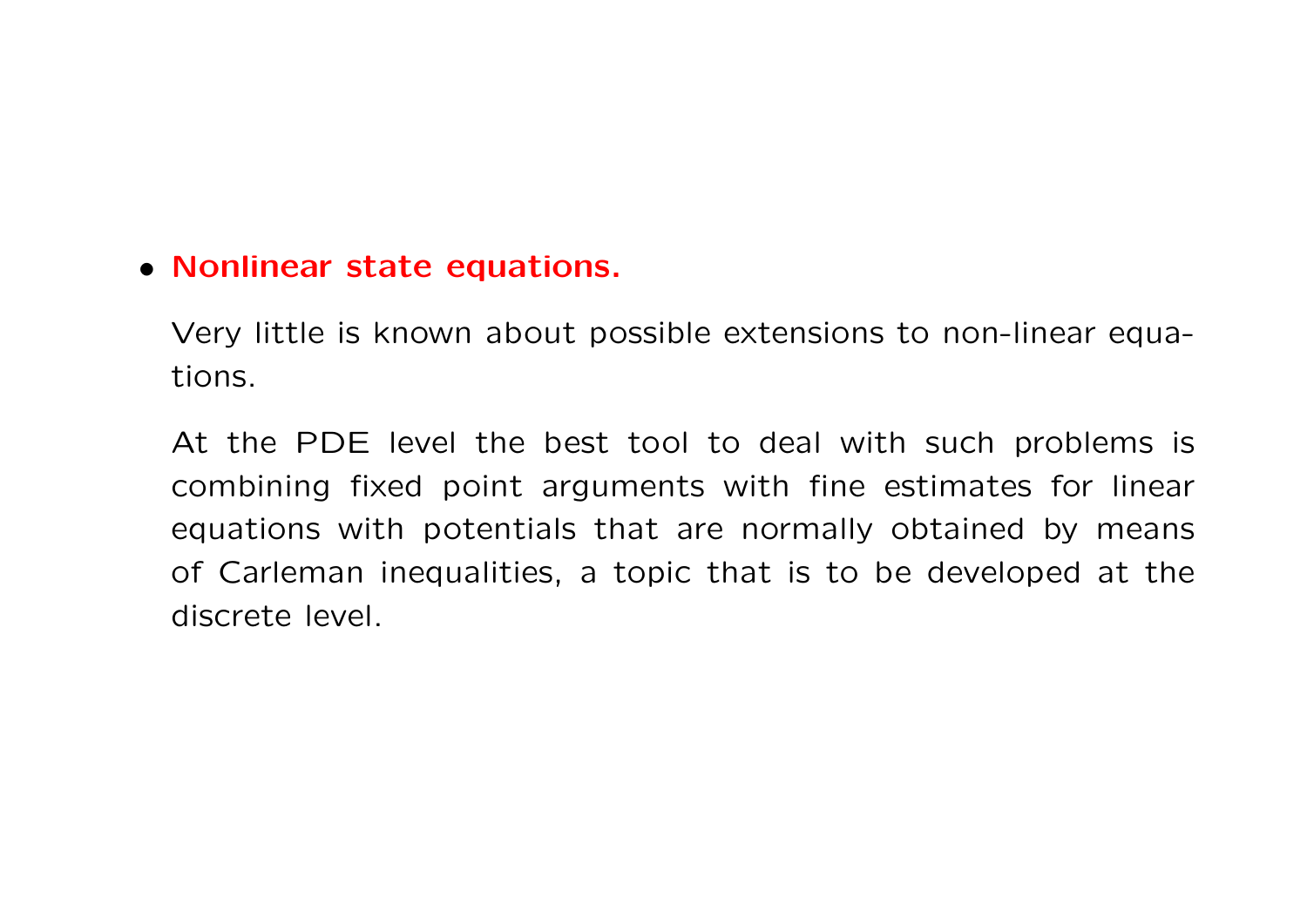# • Inverse Problems

The observability inequalities that have been derived for control can also be used for solving a number of inverse problems.

Most of the ideas we have developed can be applied in thjis context too:

a) The fact that identifiability is not uniform for numerical schemes as the mesh-size parameter tends to zero;

b) The fact that filtering restablishes the uniformity of the identifiability property,....

But a complete theory is still to be developed.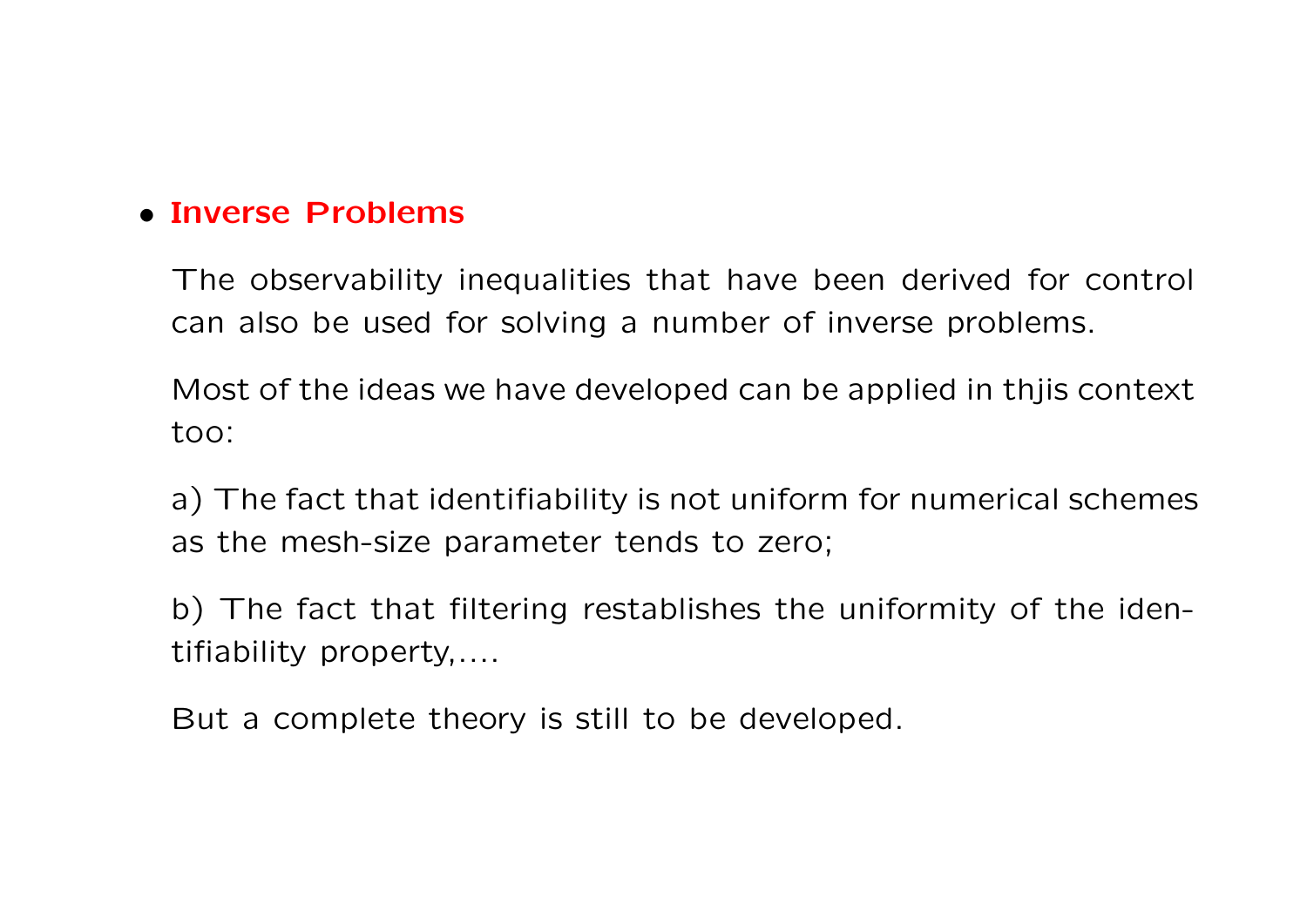#### • Shape and optimal design

Very little is known about shape and optimal design problems for controllability and stabilization. This is true in the continuous setting and also in what concerns the convergence of numerical optimal shapes to the continuous ones.

We refer to the results by D. Chenais and E.  $Z^{\ddagger}$  for the Dirichlet  $2 - d$  elliptic optimal design by means of finite elements.

<sup>‡</sup>D. Chenais & E. Z. Finite Element Approximation of 2D Elliptic Optimal Design, JMPA, 85 (2006), 225-249.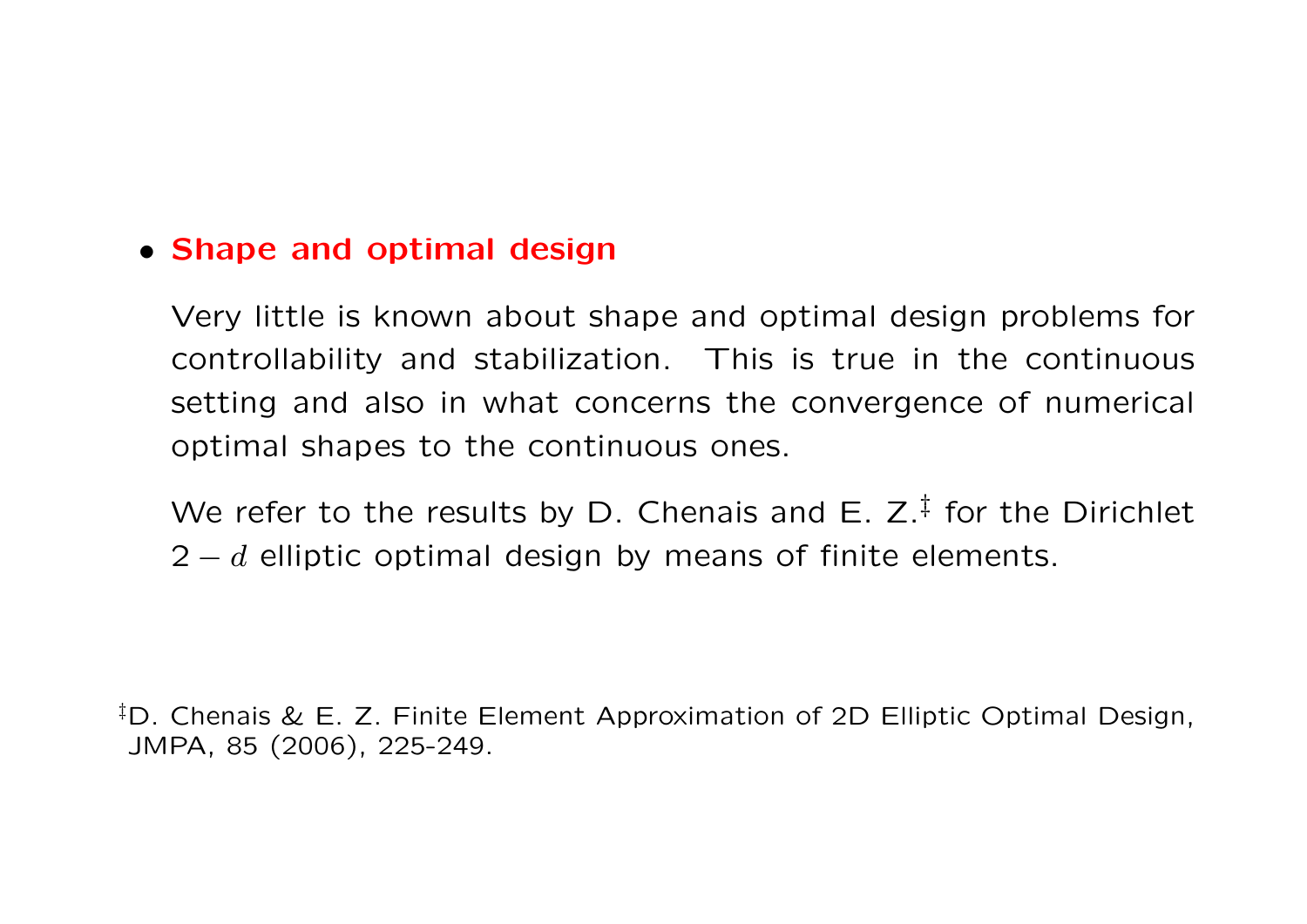## • Transparent boundary conditions and PML

Most of the analysis we have developed here can be adapted to analyze the tgrue behavior of numerical transparent boundary conditions and perfectly matching layers.

This problem has been addressed by S. Ervedoza E: Z. (2006) in the  $1-d$  case but a complete theory is still to be developed.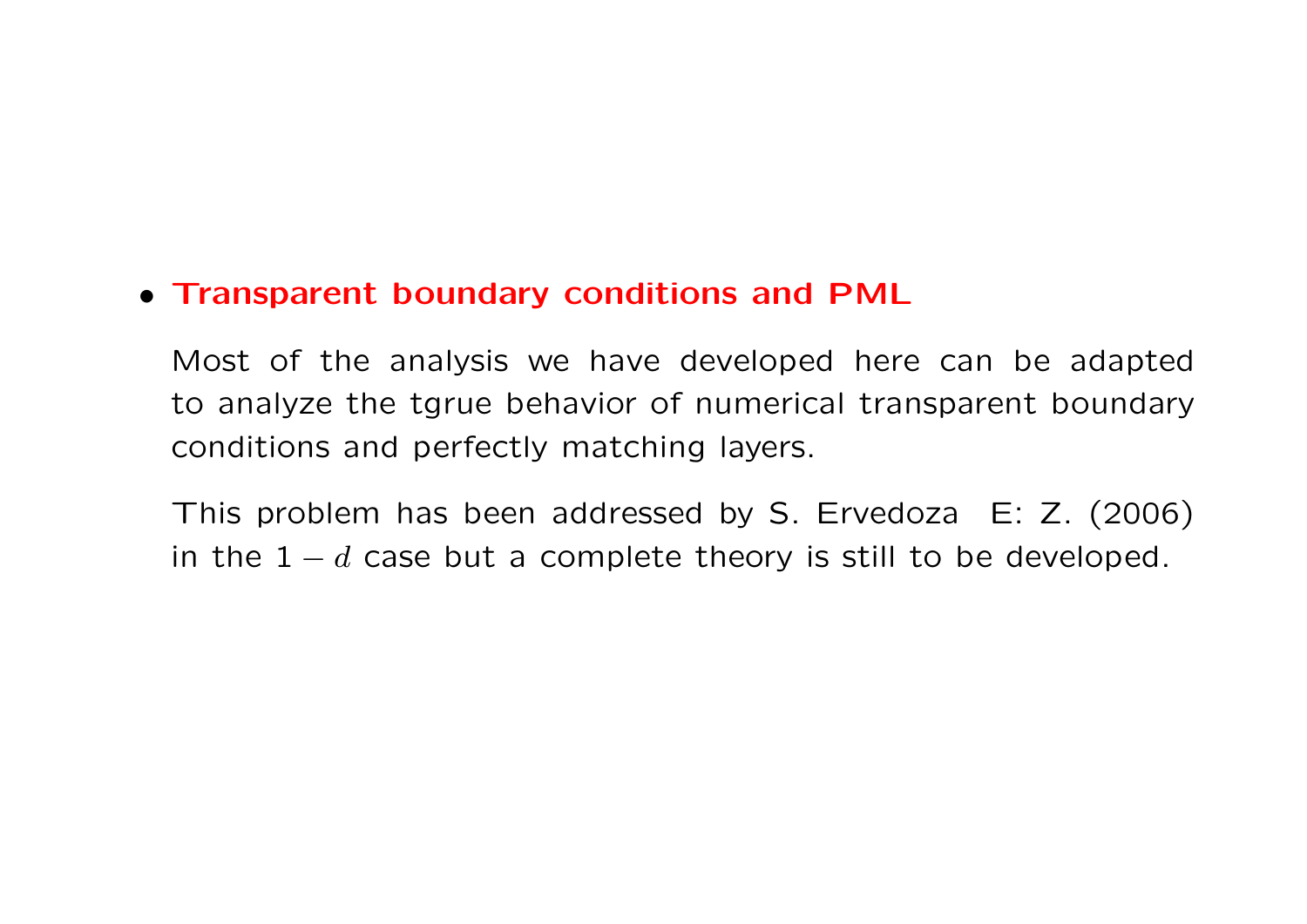# • Wave, heat and schrödinger equations on graphs and networks.

There is a quite complete theory about the control of the wave equation on  $1 - d$  networks. The numerical analysis of this issue along the lines discussed in these lectures is completely open.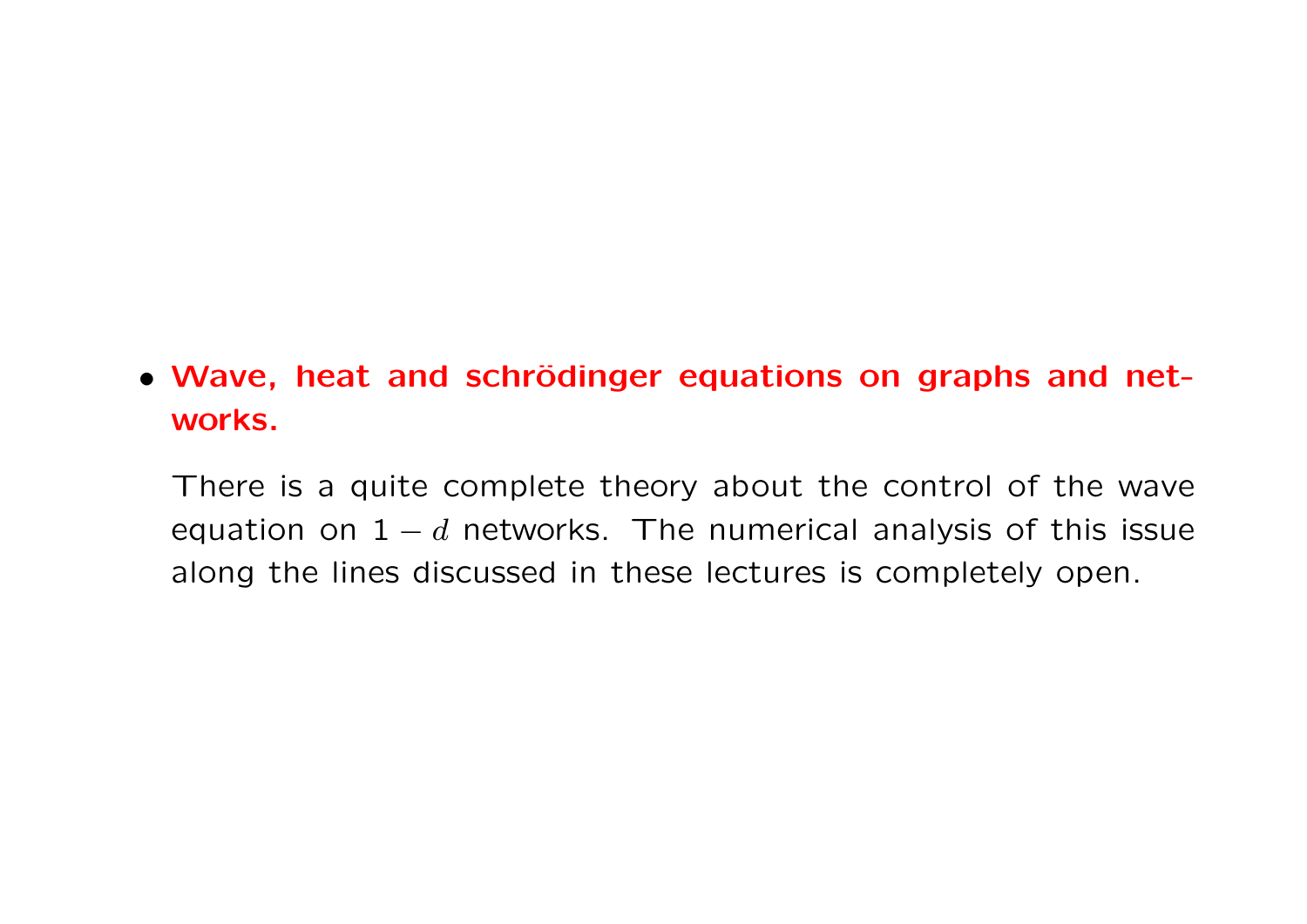

FIG. I - Centralized, Decentralized and Distributed Networks

R. DAGER & E. Z. Wave propagation and control in  $1-d$  vibrating multi-structures. Springer Verlag. "Mathématiques et Applications", Paris. 2005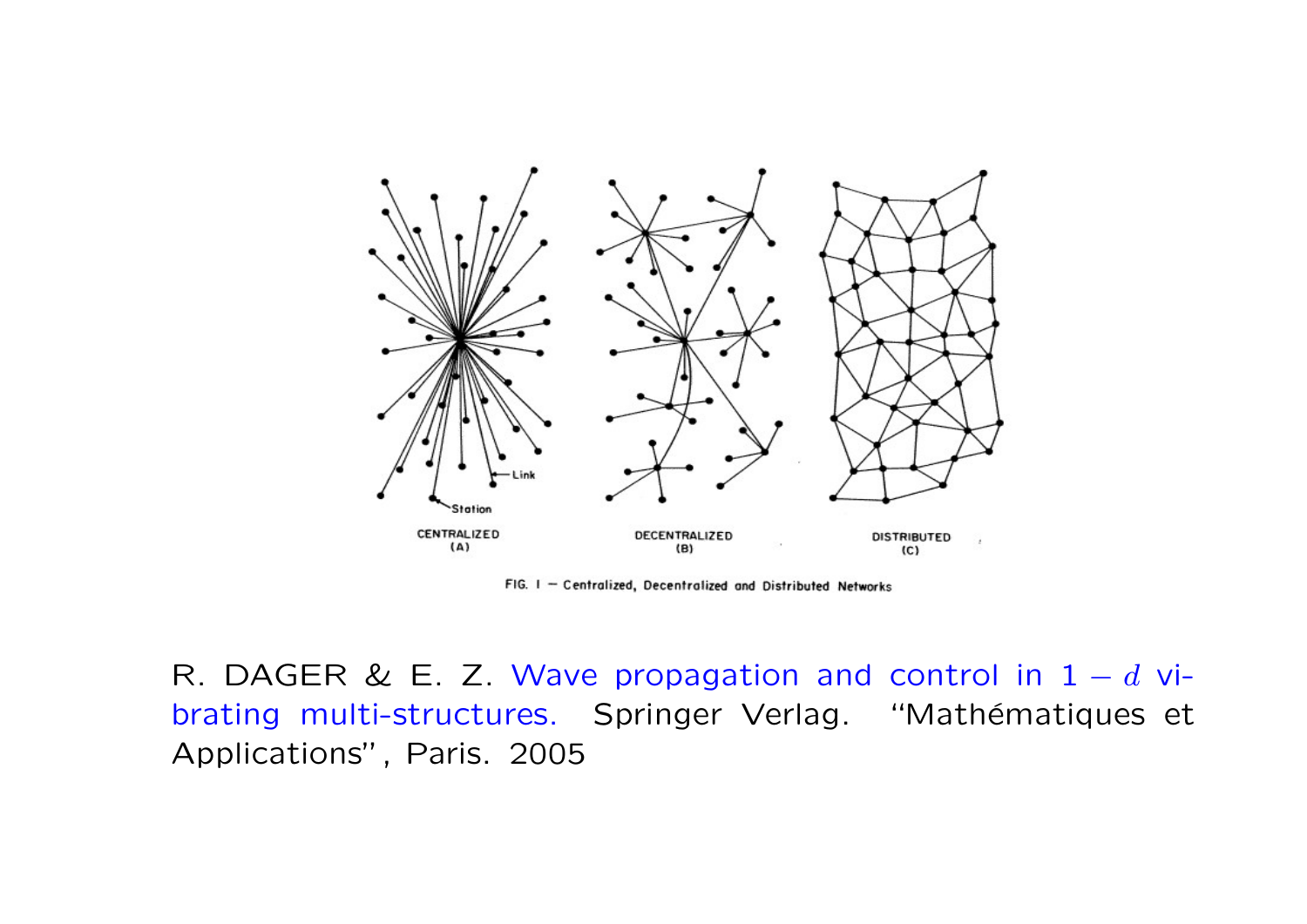#### • Dispersive numerical schemes

Similar ideas can be applied for designing convergent numerical algorithms for the non linear Schrödinger equation that mimic the same Strichartz inequalities as the continuous one:

L. IGNAT & E. Z., Dispersive Properties of Numerical Schemes for Nonlinear Schrödinger Equations, Proceedings of FoCM'2005, Santander, June-July 2005.